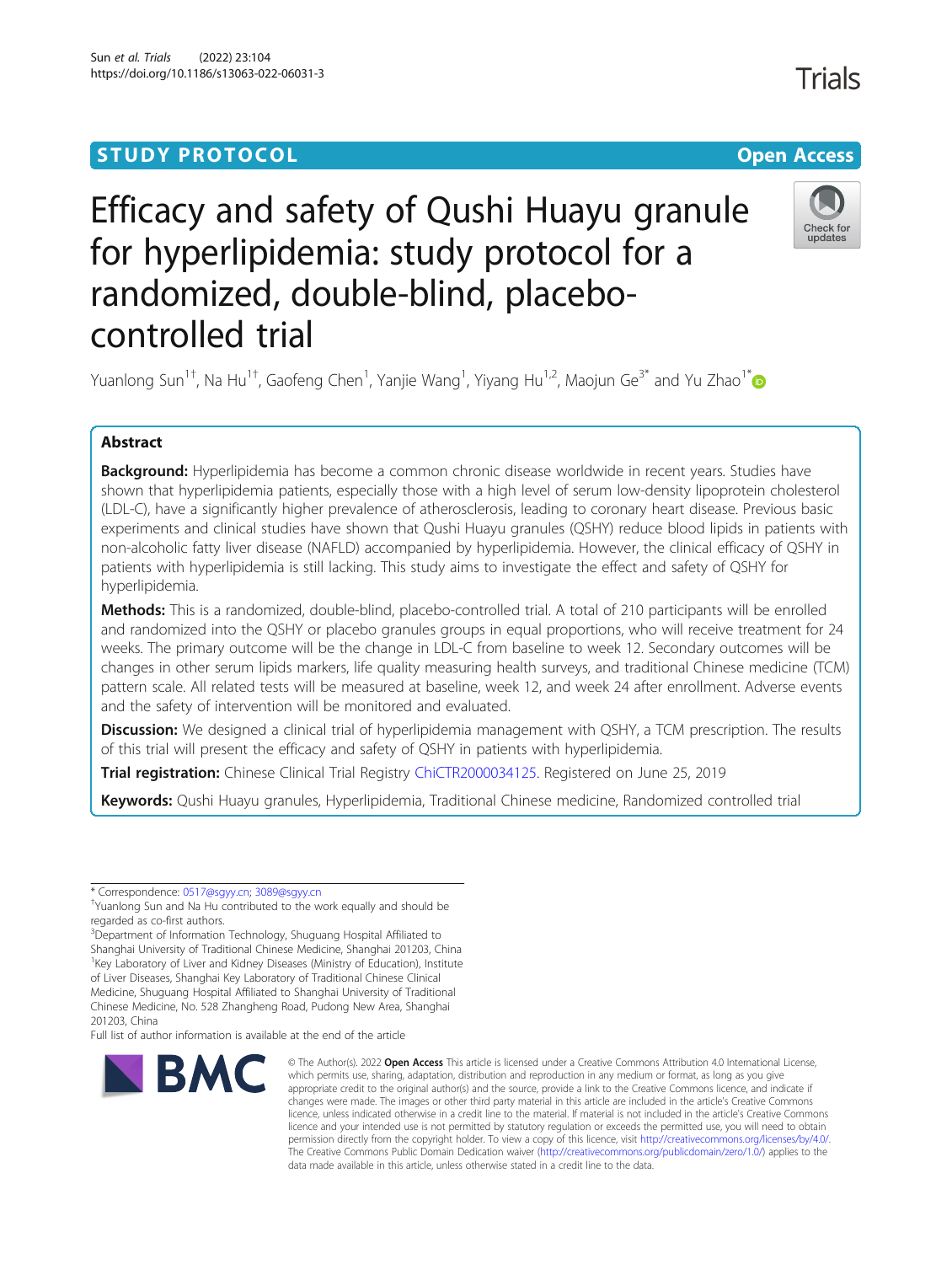#### Administrative information

Note: the numbers in curly brackets in this protocol refer to SPIRIT checklist item numbers. The order of the items has been modified to group similar items (see [http://www.equator-network.org/reporting-guidelines/](http://www.equator-network.org/reporting-guidelines/spirit-2013-statement-defining-standard-protocol-items-for-clinical-trials/) [spirit-2013-statement-defining-standard-protocol-items](http://www.equator-network.org/reporting-guidelines/spirit-2013-statement-defining-standard-protocol-items-for-clinical-trials/)[for-clinical-trials/](http://www.equator-network.org/reporting-guidelines/spirit-2013-statement-defining-standard-protocol-items-for-clinical-trials/)).

| Title {1}                                                     | Efficacy and safety of Qushi Huayu<br>granule for hyperlipidemia study<br>protocol of a randomized, double-blind,<br>placebo-controlled trial                                                                                                                                                                                                                                           |
|---------------------------------------------------------------|-----------------------------------------------------------------------------------------------------------------------------------------------------------------------------------------------------------------------------------------------------------------------------------------------------------------------------------------------------------------------------------------|
| Trial registration {2a and 2b}.                               | Chinese Clinical Trial Registry, ID:<br>ChiCTR2000034125. Registered on June<br>25, 2019.                                                                                                                                                                                                                                                                                               |
| Protocol version {3}                                          | 23 December 2019, version 2.0                                                                                                                                                                                                                                                                                                                                                           |
| Funding {4}                                                   | This study was funded by the Science<br>and Technology Commission of<br>Shanghai Municipality (19401970300).                                                                                                                                                                                                                                                                            |
| Author details {5a}                                           | (1) Yuanlong Sun, MD, PhD, E-mail:<br>sunyuanlong@shutcm.edu.cn<br>(2) Na Hu, MD, PhD, E-mail: 1399421<br>9533@163.com<br>(3) Gaofeng Chen, E-mail:<br>gaofengchen06@126.com<br>(4) Yanjie Wang, E-mail: 1440327036<br>@qq.com<br>(5) Yiyang Hu, MD, PhD, E-mail:<br>yyhuliver@163.com<br>(6) Maojun Ge, PhD, E-mail: 0517@sgyy.<br>cn<br>(7) Yu Zhao, MD, PhD, E-mail:<br>3089@sgyy.cn |
| Name and contact<br>information for the trial<br>sponsor {5b} | Sponsor: Science and Technology<br>Commission of Shanghai Municipality<br>Coordinating Investigator (contact):<br>Prof. Dr. Yu Zhao<br>Institute of Liver Disease,<br>Shuguang Hospital of Shanghai<br>University of Traditional Chinese<br>Medicine<br>Zhangheng Road 528<br>Pudong New Area, Shanghai, China<br>Email: 3089@sgyy.cn                                                   |
| Role of sponsor {5c}                                          | The sponsor has no role in the design<br>of the study; in the collection, analysis,<br>and interpretation of the data; and in<br>the writing of the manuscript.                                                                                                                                                                                                                         |

#### Background

Due to the change of lifestyle and diet, the incidence rate of hyperlipidemia has increased significantly [\[1](#page-6-0)]. Fifty-three percent of adults, or more than 100 million people in the USA, have elevated levels of serum LDL-C [[2\]](#page-6-0). The prevalence of dyslipidemia in Chinese adults is as high as 40.40% [[3\]](#page-6-0), and 45% of the prevalence is in Russia [\[4](#page-6-0)]. Hyperlipidemia usually refers to elevated serum cholesterol and/or triglyceride [\[5](#page-6-0)] levels due to the disorder of systemic lipids metabolism. Among them, the increase of LDL-C is the main risk factor of atherosclerosis [[6,](#page-6-0) [7\]](#page-6-0) leading to coronary artery disease, myocardial infarction(MI), and stroke [[8,](#page-7-0) [9](#page-7-0)]. In addition, studies showed the relationship between the control of blood lipids and the progress of diseases such as osteoporosis [[10\]](#page-7-0), chronic kidney disease [\[11,](#page-7-0) [12\]](#page-7-0), acute pancreatitis [[13\]](#page-7-0).

The treatment of hyperlipidemia is based on lifestyle change therapy, which is generally required to improve the diet structure and lifestyle, but has little effect on blood lipids level when used alone [[14\]](#page-7-0), further, cooperate with Western medicine, and start drug treatment according to the risk of atherosclerotic cardiovascular disease (ASCVD) [[15](#page-7-0), [16](#page-7-0)]. At present, statins in clinical application are used as the cornerstone of lipid-lowering medicines [\[17\]](#page-7-0). Other drugs and therapies, such as fibrates, ezetimibe, proprotein convertase subtilisin/kexin type 9 (PCSK9) inhibitors, bile acid sequestrants, niacin, and gene therapies, including gene therapy of small interfering RNA, antisense oligonucleotides, viral vectormediated, and non-coding RNA therapy [\[18](#page-7-0)–[20](#page-7-0)], are still in the laboratory research stage or have not been widely used in clinical. In clinical, the lipid-lowering drugs represented by statins have certain limitations, the incidence of adverse reactions of statins is relatively high [\[21](#page-7-0), [22](#page-7-0)]. The main adverse reactions are gastrointestinal reactions, thrombocytopenia [\[23\]](#page-7-0), liver and kidney function damage, myopathy, hyperglycemia, and neurotoxicity [[24](#page-7-0)]. Myopathy is the most common adverse reaction. Rhabdomyolysis occurred in severe cases [\[25\]](#page-7-0), and even statin-induced necrotizing autoimmune myopathy (SINAM) [[26](#page-7-0)]. With the in-depth study of related research, several studies suggest that statins have a risk of diabetes [\[27\]](#page-7-0).

Traditional Chinese medicine (TCM) has a good effect on hyperlipidemia [\[28](#page-7-0)]. In the 2002 version of the "Guiding Principles for Clinical Research of New Chinese Medicines," hyperlipidemia is classified as the "phlegm" category of TCM. Phlegm-blood stasis are the main pathological products of hyperlipidemia; the phlegm and blood stasis is a common syndrome type of hyperlipidemia [\[29\]](#page-7-0). Although TCM prescriptions or certain herbal active ingredients show the effect of lowering blood lipids in some existing pre-clinical research reports, there are currently only a few Chinese patented final products with clear lipid-lowering application indications, such as Xuezhikang capsules [[30](#page-7-0)], Zhibituo [\[31](#page-7-0)], and Zhibitai capsules [[32\]](#page-7-0) are on the market. Therefore, the treatment of hyperlipidemia by TCM lacks evidencebased medicine data support and market transformation.

Qushi Huayu (QSHY) is an empirical prescription of TCM, which consists of five herbs. QSHY has been proven to alleviate liver steatosis and inflammatory damage in patients with non-alcoholic fatty liver disease (NAFLD) and obese rodent models [[33](#page-7-0)–[36](#page-7-0)]. QSHY treatment significantly reduced the elevation of serum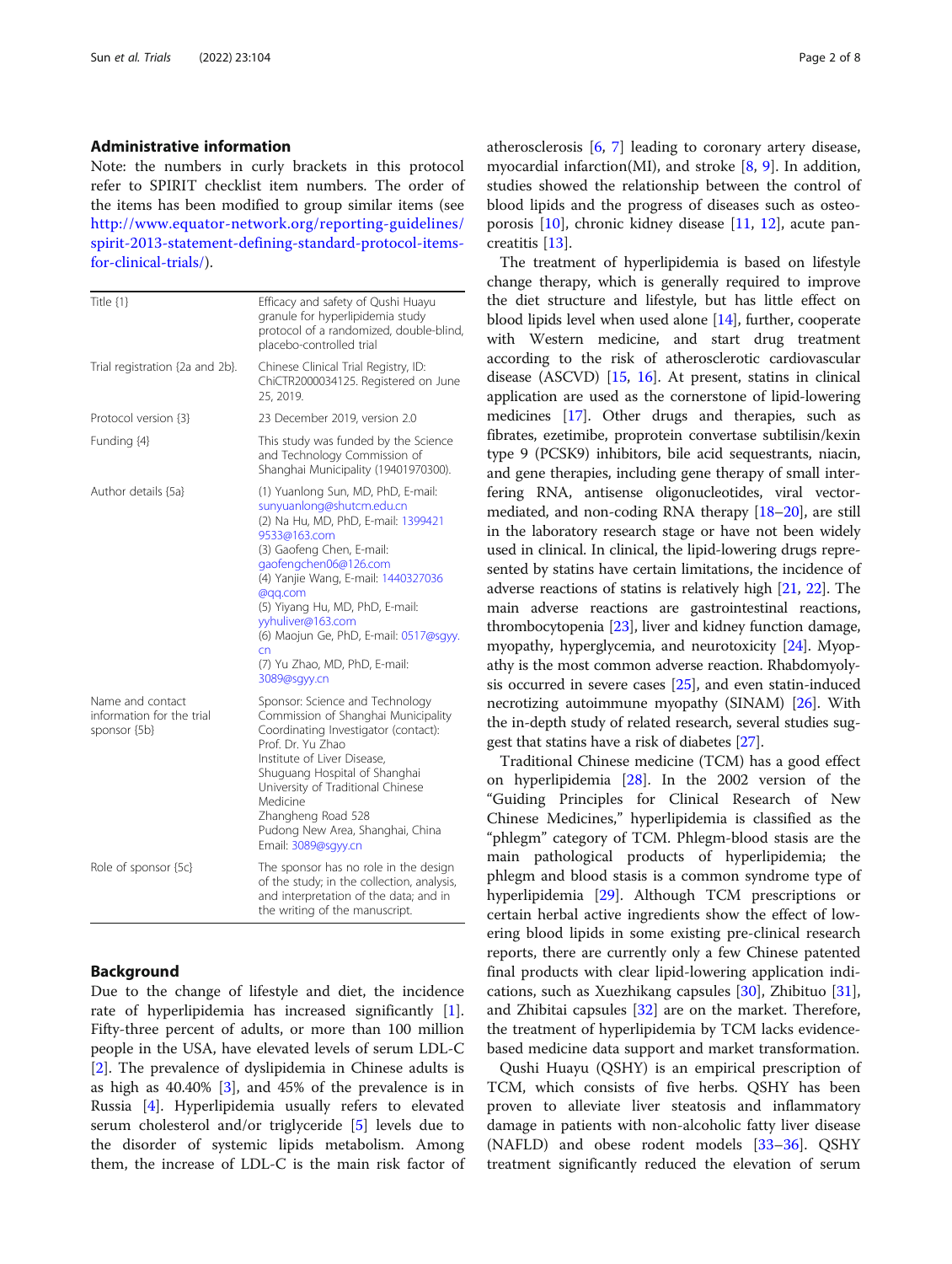LDL-C, TC, TG, ALT, and AST in NAFLD rodent models induced by HFD [[35](#page-7-0), [37](#page-7-0)], the related mechanism is that QSHY could regulate the dysbiosis of intestinal microbiota and inhibit hepatic lipogenesis [[37](#page-7-0), [38\]](#page-7-0). Although the experimental evidence indicates that QSHY could be used in the administration of hyperlipidemia, there is still a lack of evaluation of the effect of QSHY in the treatment of patients with hyperlipidemia compared with placebo. Therefore, this study will investigate the efficacy and safety of QSHY for hyperlipidemia.

#### Methods

#### Study design

This study will investigate the efficacy and safety of QSHY as a treatment for hyperlipidemia diagnosed with phlegm-blood stasis syndrome. This is a randomized, double-blind, placebo-controlled trial. The flow diagram of this trial is shown in Fig. 1. This study will be conducted in Shuguang Hospital Affiliated to Shanghai University of Traditional Chinese Medicine.

#### Participants

#### Inclusion criteria

The following are the inclusion criteria:

1. For patients who meet the diagnostic criteria of Chinese and Western medicine for hyperlipidemia. The diagnostic criteria for hyperlipidemia refer to the Chinese Guidelines for the Prevention and Treatment of Dyslipidemia in Adults (2016 Revised Edition) [[39](#page-7-0)]. TCM diagnosis, syndrome differentiation criteria, and their basis refer to the TCM diagnosis and treatment criteria for dyslipidemia formulated by the heart disease branch of the Chinese society of TCM [\[40\]](#page-7-0).



- 2. Aged over 18 years.
- 3. Participates without ASCVD, 3.4 mmol/L < LDL-C < 4.9 mmol/L; ASCVD patients, 2.6 mmol/L < LDL- $C < 4.9$  mmol/L.
- 4. Patients with fasting TG < 5.7 mmol/L.
- 5. BMI <  $35 \text{ kg/m}^2$ .
- 6. Willing and able to follow the scheduled visit plan, diet and exercise instructions, laboratory tests, and other procedures.
- 7. Patients who signed informed consent.

#### Exclusion criteria

The following are the exclusion criteria:

- 1. The patients who used other lipid-lowering drugs 4 weeks before enrollment
- 2. Patients with uncontrolled endocrine or metabolic diseases that may interfere with blood lipids levels
- 3. Patients taking oral corticosteroids
- 4. Patients with a history of alcohol or narcotic drug abuse within 1 year before screening
- 5. Patients with a high or very high risk of arteriosclerotic cardiovascular disease
- 6. Patients with congestive heart failure, unstable angina, MI, stroke, coronary artery bypass surgery or angioplasty, or unstable/serious peripheral artery disease in the past 6 months
- 7. Those who have undergone gastrointestinal surgery in the past year or those who have taken weightloss drugs in the past 3 months and have lost more than 10% of their body weight
- 8. Pregnant or lactating female patients
- 9. Patients with serious primary diseases or other major diseases such as malignant tumors

#### Randomization and allocation

The consecutive random sequence of 2 groups is provided by the clinical medicine center with SAS version 9.1 statistical software. Eligible participants will be randomly allocated into the QSHY group or the placebo group in a 1:1 ratio. The random sequence will be sealed in opaque envelopes and locked in the independent clinical medicine center. The allocation concealment will be maintained until all the data of each participant in each visit had been uploaded and locked.

#### Blinding

#### Blind editing and blind bottom preservation

All patients and researchers will be blinded to the treatment assignments until the trial is completed. Personnel unrelated to this clinical trial will complete the preparation of drug blinding and emergency letters. Duplicate blinding is adopted in this study. All the data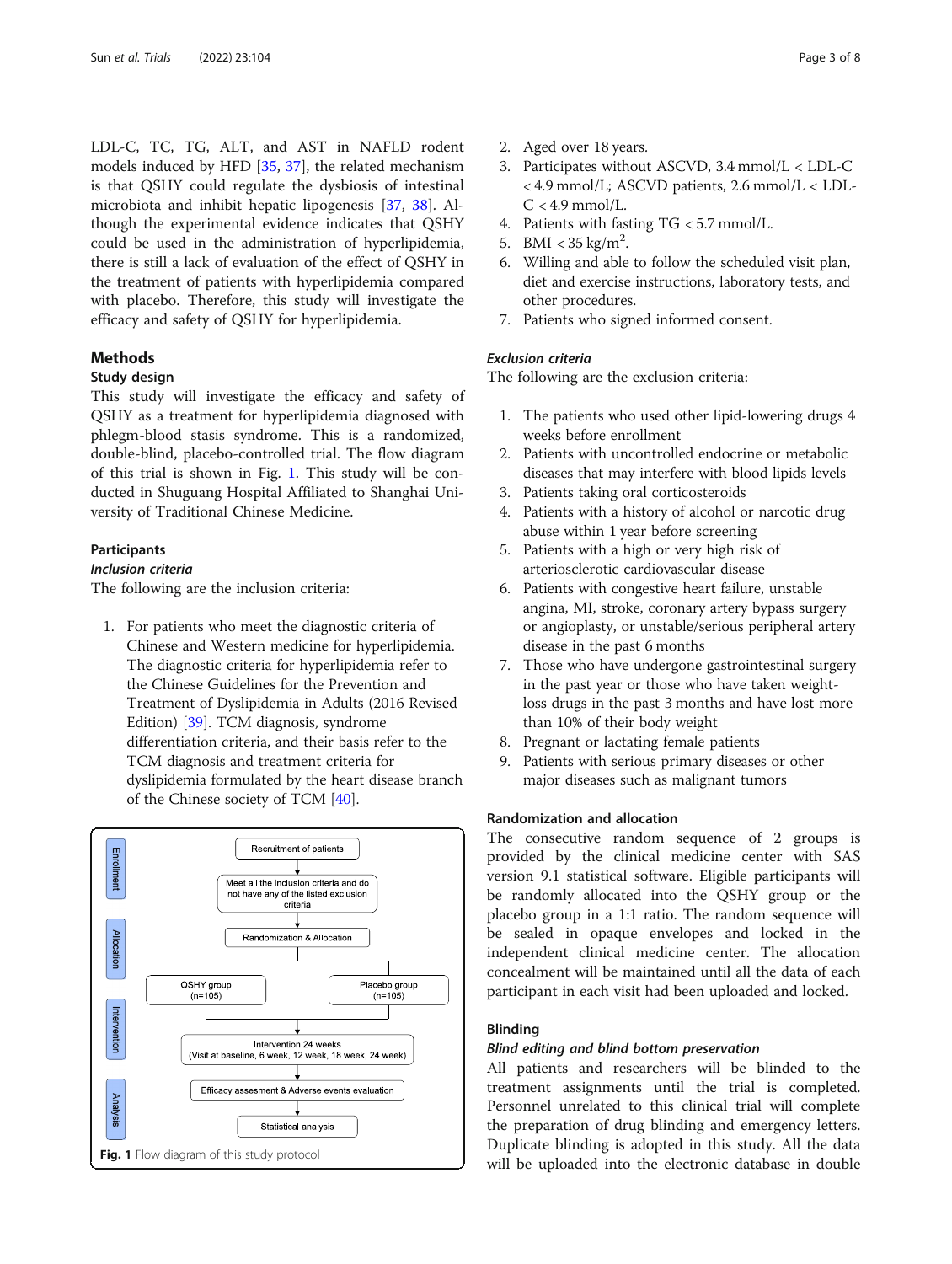copies; the final statistical plan will be confirmed by question answering, verification, and blind review; and the database will be locked. After that, the first unblinding will be performed, and the results of the undefined group information corresponding to random numbers for necessary statistical analysis can be obtained. After the analysis, the main researcher will perform the second unblinding with the identification of two groups. All the unblinding processes will be recorded. In case of emergency, the reason, time, and place of blindness breaking will be recorded, and the cases will be treated as missing cases.

#### Recruitment

Subject recruitment will be mainly carried out in outpatient clinics. Recruitment advertisement reviewed by the ethics committee will be performed in physical examination centers, outpatient halls, and other places where potential subjects gather to promote the recruitment. The investigators will be experienced physicians who are familiar with the trial process. A printed standardized protocol and an informed consent form will be presented during the investigation. To promote participant retention and complete follow-up, we will inform the subjects that their condition may improve after participating in this clinical study, and they can also obtain more medical advice and guidance related to this disease during the trial. Participants may also contribute to the research on the prevention and treatment of hyperlipidemia in TCM, which has social significance. The enrollment will be performed after the investigators fully introduce the detailed trial process, probable benefits, and potential risks to the eligible participant. The investigators will fulfill the case report form (CRF) after the participants have signed the informed consent form. All data collected from participants including personal information will be kept confidential in this trial.

#### Interventions

Included participants in the treatment group will receive QSHY granules, while QSHY-simulated granules as placebo will be applied in the control group. Both groups of participants will receive regular health education, including diet control, exercise, and behavior modification. (1) Diet adjustment: diets with low sugar, low fat, and high vitamin will be recommended; (2) strengthen physical exercise: moderate metabolic equivalent exercise will be recommended for more than 30 min each time, 4 times a week; and (3) adjust emotion and keep a good mood.

The QSHY are compound preparations of 5 Chinese herbs, Artemisiae scopariae herba (Yin Chen), Polygoni cuspinati rhizome et radix (Hu Zhang), Curcumae longae rhizome (Jiang Huang), Gardeniae fructus (Zhi Zi), and Herba hyperici japonici (Tian Jihuang), packaged in consecutively numbered drug containers. The number was distributed according to the randomized number. The placebo will have an identically packaged appearance, weight, and taste compared to the QSHY granule. Both QSHY granule and placebos will be produced by Jiangyin Tianjiang Pharm Co. Ltd., Jiangsu, China. Participants will be advised to take one pack after meal, twice a day. The drugs are stored in the clinical trial base certified by Good Clinical Practice (GCP) and are managed and distributed in an independent clinical medicine center. The number of drugs received, taken, and returned by the patients will be recorded in detail by the research doctors at each visit. During the experimental period, non-pharmacologic care is permitted, but other TCM herbs and Western medication for lipid-lowering or fatty liver treatment will be prohibited.

Participants will be provided the information of the treatment and be advised not to take concomitant medications or change the dose and frequency of drugs autonomously. To facilitate completion, participants will be suggested to contact the arranged physicians for any questions raised about this trial. The drugs left over will be returned, and the related medication compliance will be calculated. Any combination of medications will be recorded in detail. Participants will be recommended to visit the outpatient clinic regularly for post-trial care.

#### Study visit overview

The visits in this trial are designed as 5-time points during 24 weeks of intervention: baseline, 6 weeks  $\pm$  5 days after enrollment, 12 weeks  $\pm$  5 days after enrollment, 18 weeks  $\pm$  5 days after enrollment, and 24 weeks  $\pm$  5 days after enrollment. At each visit time point, participants will be tested the laboratory index or recorded vital signs according to the study schedule. The detailed flow path information is shown in Fig. [2](#page-4-0).

Blood samples will be collected from participants when they undergo blood examination and temporarily kept in evacuated and promoting coagulating tubes at 4 °C. After blood samples are centrifuged (4 °C, 3500 rpm/ min, 10 min), serum samples will then be collected in Eppendorf tubes and stored orderly in refrigerators for clinical trials at − 80 °C.

#### Adverse events process

If adverse events (AEs) occur, the researchers will judge its relationship with the trial, and take necessary measures to ensure the safety and rights of the participants. The severe adverse events (SAEs) should be reported to the IRB of Shuguang Hospital within 24 h. If moderate or severe adverse reactions judged to be related to the clinical trial occur in more than 25% of the total participants, this clinical trial will be terminated early.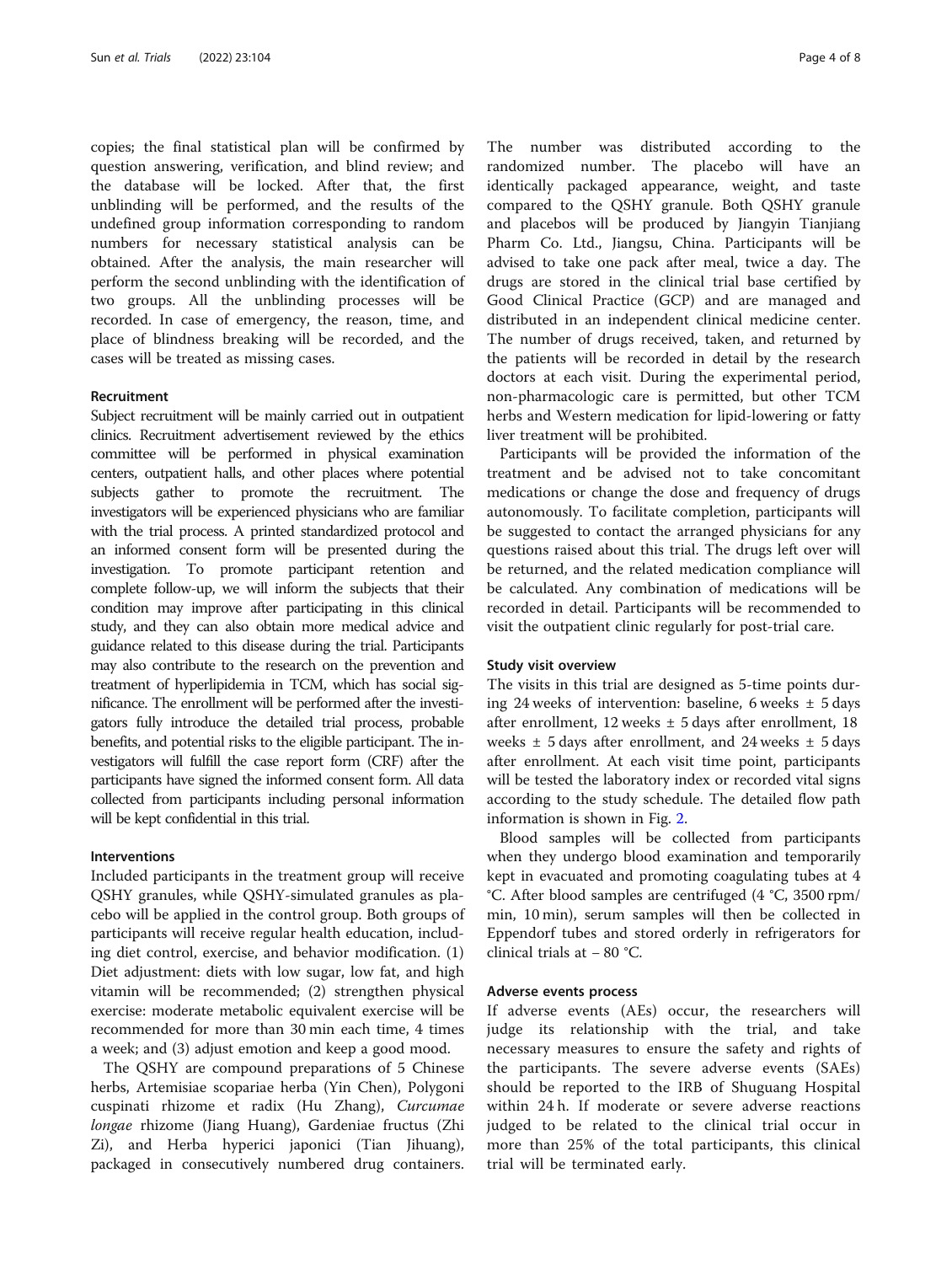<span id="page-4-0"></span>

|                                               | <b>STUDY PERIOD</b>       |                   |                           |                |    |                           |  |  |
|-----------------------------------------------|---------------------------|-------------------|---------------------------|----------------|----|---------------------------|--|--|
|                                               | <b>Enrolment</b>          | <b>Allocation</b> | Post-allocation           |                |    |                           |  |  |
| <b>TIME POINT(week)</b>                       | $-3 - 0$                  | 0                 | 6                         | 12             | 18 | 24                        |  |  |
| <b>ENROLMENT:</b>                             |                           |                   |                           |                |    |                           |  |  |
| <b>Eligibility screen</b>                     | X                         |                   |                           |                |    |                           |  |  |
| Informed consent                              | $\mathsf X$               |                   |                           |                |    |                           |  |  |
| Demographic data                              | $\boldsymbol{\mathsf{X}}$ |                   |                           |                |    |                           |  |  |
| <b>Medical history</b>                        | $\pmb{\times}$            |                   |                           |                |    |                           |  |  |
| <b>Allocation</b>                             |                           | X                 |                           |                |    |                           |  |  |
| <b>INTERVENTIONS:</b>                         |                           |                   |                           |                |    |                           |  |  |
| QSHY granule plus<br>primary treatment        |                           |                   |                           |                |    |                           |  |  |
| Placebo plus primary<br>treatment             |                           |                   |                           |                |    |                           |  |  |
| <b>ASSESSMENTS:</b>                           |                           |                   |                           |                |    |                           |  |  |
| <b>Vital signs</b>                            |                           |                   |                           |                |    |                           |  |  |
| Propaganda and<br>education of diet and       |                           |                   |                           |                |    |                           |  |  |
| exercise                                      |                           |                   |                           |                |    |                           |  |  |
| <b>Efficacy Assessment</b>                    |                           |                   |                           |                |    |                           |  |  |
| LDL-C                                         | X                         |                   |                           | $\pmb{\times}$ |    | $\pmb{\times}$            |  |  |
| TC, TG, HDL-C,<br>non-HDL-C                   | X                         |                   |                           | X              |    | X.                        |  |  |
| ApoA-I, ApoA-II, ApoB                         | $\mathsf X$               |                   |                           | $\pmb{\times}$ |    | $\pmb{\times}$            |  |  |
| <b>FBG</b>                                    | $\mathsf X$               |                   |                           | $\mathsf X$    |    | $\mathsf{X}$              |  |  |
| <b>SF 36</b>                                  | $\mathsf{X}$              |                   |                           | $\pmb{\times}$ |    | $\pmb{\times}$            |  |  |
| <b>TCM syndrome score</b>                     | X                         |                   |                           | $\pmb{\times}$ |    | X                         |  |  |
| <b>BMI, WHR</b>                               | $\mathsf X$               |                   |                           | $\pmb{\times}$ |    | $\pmb{\times}$            |  |  |
| <b>Safety Assessment</b>                      | $\mathsf X$               |                   |                           | $\mathsf X$    |    | X                         |  |  |
| <b>Blood and urine routine</b><br>examination | $\pmb{\mathsf{X}}$        |                   |                           | $\mathsf X$    |    | $\pmb{\times}$            |  |  |
| <b>Hepatic and renal</b><br>functions         | $\pmb{\times}$            |                   |                           | $\pmb{\times}$ |    | $\pmb{\times}$            |  |  |
| <b>Adverse events</b>                         |                           |                   | $\boldsymbol{\mathsf{X}}$ | $\pmb{\times}$ | X  | $\boldsymbol{\mathsf{X}}$ |  |  |
| <b>HCG</b>                                    | $\mathsf X$               |                   |                           |                |    |                           |  |  |

cholesterol; TG, triglyceride; HDL-C, high-density liptein cholesterol; Apo, apolipoprotein; FBG, fasting blood glucose; SF-36, Medical Outcomes Study Item Short-Form Health Survey; TCM, traditional Chinese medicine; BMI, body mass index; WHR, waist-to-hip ratio; HCG, human chorionic gonadotropin

#### **Outcomes**

The primary outcome in this study is the change in LDL-C from baseline to week 12. The secondary outcomes are the changes in fasting serum TC, TG, HDL-C, non-HDL-C, apolipoprotein (Apo) A-I, ApoA-II, ApoB, and fasting blood glucose at 12-week assessment and 24-week assessment, and the change in the ratio of TC/HDL-C at 12-week assessment and 24-week assessment. All mentioned serum biochemical markers will be

measured at baseline, 12-week, and 24-week after randomization. The measurement of life quality will be assessed by the Medical Outcomes Study Item short-Form Health Survey (SF-36) questionnaire. The changes in the syndrome of TCM for participants will be measured using four TCM diagnostic methods and the Scores of TCM syndrome Scale. Other outcomes are blood pressure, heart rate, body mass index (BMI), and waist-to-hip ratio (WHR).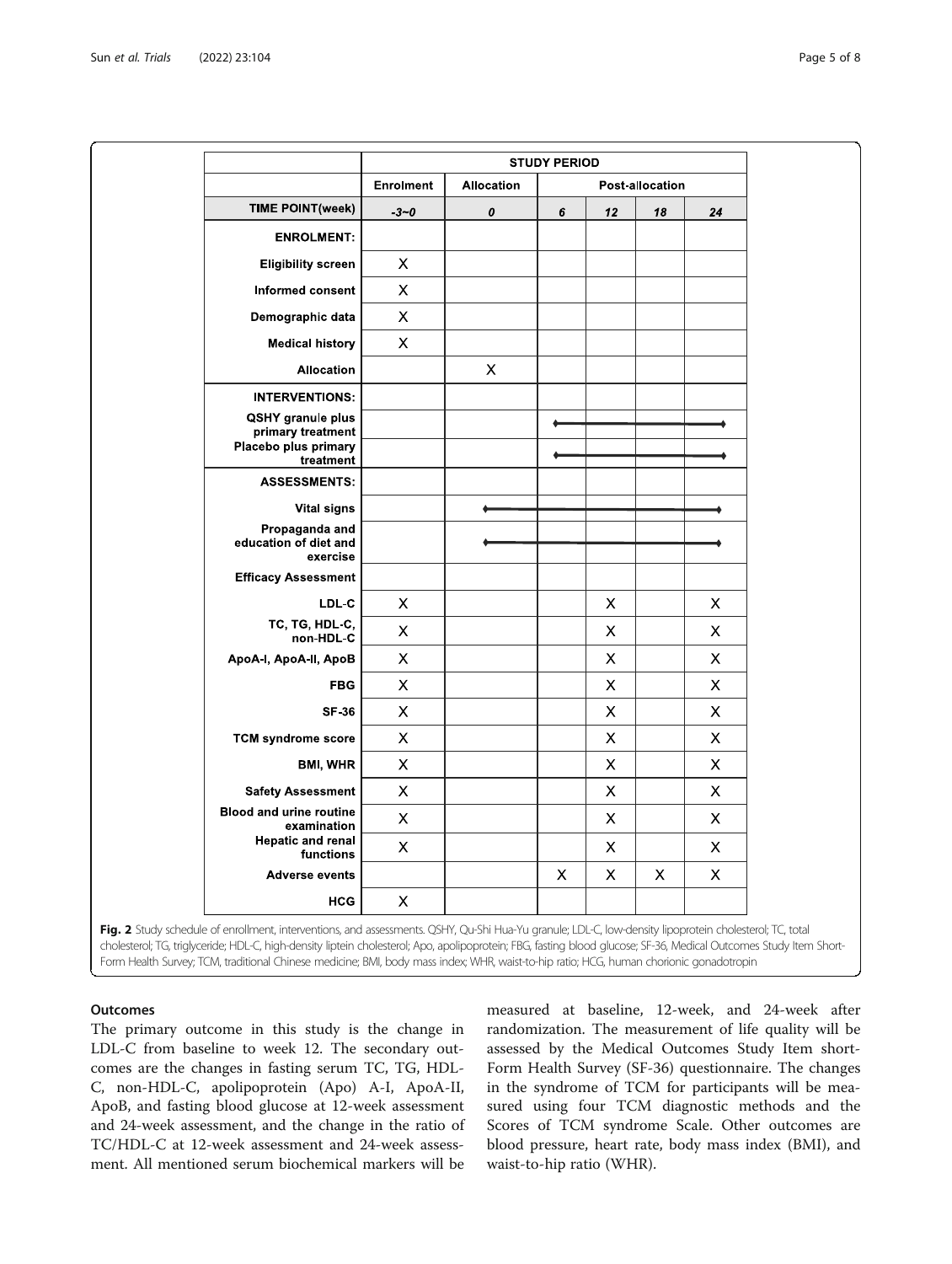Safety indexes are blood and urine routine examination and results of serum liver function test including AST, ALT, alkaline phosphatase (ALP), and serum renal function test including creatinine (CR) uric acid (UA) and blood urea nitrogen (BUN). Adverse events that occurred in the trial period will be monitored at each visit. All collected adverse events and their degree will be recorded with followed medical intervention in the CRF.

#### Sample size

According to the previous results from a single-center clinical observation, after being treated with QSHY decoction, the fasting serum TC level decreased by 23.84% compared with baseline, and the fasting serum TC level in the control group decreased by 12.71% compared with baseline. It is expected that the decrease of fasting LDL-C level in the QSHY granule group will increase by 15% compared with placebo. Assuming  $a = 0.05$ ,  $\beta = 0.2$ ,  $n_T$ :  $n_C =$ 1:1,  $\delta = 0$ ,  $\pi_C = 0.155$ , and  $\pi_T = 0.305$ , according to the formula of the optimal sample size, 94 samples in each group will be obtained. Considering the leakage rate of 10%, there will be at least 105 cases in each group.

$$
n_T = n_C = \frac{(z_{1-\alpha} + z_{1-\beta})^2 [\pi_T (1-\pi_T) + \pi_C (1-\pi_C)]}{[(\pi_T - \pi_C) - \delta]^2}
$$

#### Data management

Data management will be applied by an electronic data capture system (EDC). Two data administrators will input and proofread the data independently. Divergences raised about the CRF and data proofread will be generated as a concentrator data ready queue (DRQ). Data administrators will send the DRQ to the researchers through the clinical supervisor. The researchers deal with the DRQ and return it as soon as possible. The data administrators will confirm the modification and enter the new data according to the responses of the researchers, and issue DRQ again if necessary. After reviewing and confirming the correctness of the database, the main researchers, applicants, and statistical analysts will lock the data. The locked data file will not be changed. Any problems found after data locking will be corrected. All research results (including personal data, laboratory test documents, CRF) appearing in the original medical records will be completely confidential to the extent permitted by law. The subject's name will not appear in the CRF table, only the initials of the subject's name and the number assigned when participating in the study. In relevant research summaries, articles, and public publications, if necessary, only the initials and number will appear.

#### Statistical analysis

The statistical analysis will be performed by an independent statistician. After the trial protocol is determined, the statistician is responsible for formulating the detailed statistical analysis plan in consultation with the principal investigator. Statistical analysis will be conducted using the SAS version 9.1 statistical software.

The primary analyses for this study will adopt the intention-to-treat (ITT) principle. The full analysis set [[41\]](#page-7-0) includes participants who met the inclusion and exclusion criteria and received at least one evaluation after randomization. The per-protocol set (PPS) includes participants who had good compliance (80–120% of the trial drugs were used), did not take prohibited drugs during the trial, and completed the CRF. Safety analysis will be conducted based on a safety analysis set including participants who have received at least one intervention and safety evaluation.

Participants can withdraw at any time and will be recorded the reason for withdrawal. Participants who discontinue or deviate from intervention protocols will be informed by interviewers to get the reason for dropout. The original data of all withdrawn and terminated cases should be kept and recorded for further analysis. The last observation of participants who dropped out or existing missing data will be carried forward as the final data.

Continuous variables will be presented as mean ± standard deviation [[42\]](#page-7-0) or median with quartile range, according to the distribution. An independent t-test or the Mann-Whitney U test will be conducted to compare the differences between the groups. Dichotomous variables will be presented as frequency and percentage and analyzed with the chi-square test or Fisher's exact test. Subgroup analyses will be performed based on groups with high heterogeneity if necessary.

#### Ethics issue

The clinical trial protocol was jointly agreed upon by the main researcher and the sponsor and has been approved by the IRB of Shuguang Hospital affiliated with Shanghai University of TCM before implementation (ethics approval number: 2019-780-135-01). If the protocol is revised in the process of clinical trial implementation, it needs reapproval from the ethics committee. Researchers will be informed by meetings before another recruitment. Participants already included will be informed of these modifications by researchers of this trial with reserved contact information. This trial is funded and supervised by the Science and Technology Commission of Shanghai Municipality.

#### Discussion

Hyperlipidemia is a companion to many metabolic diseases, such as NAFLD and coronary heart disease. According to previous studies, QSHY can improve liver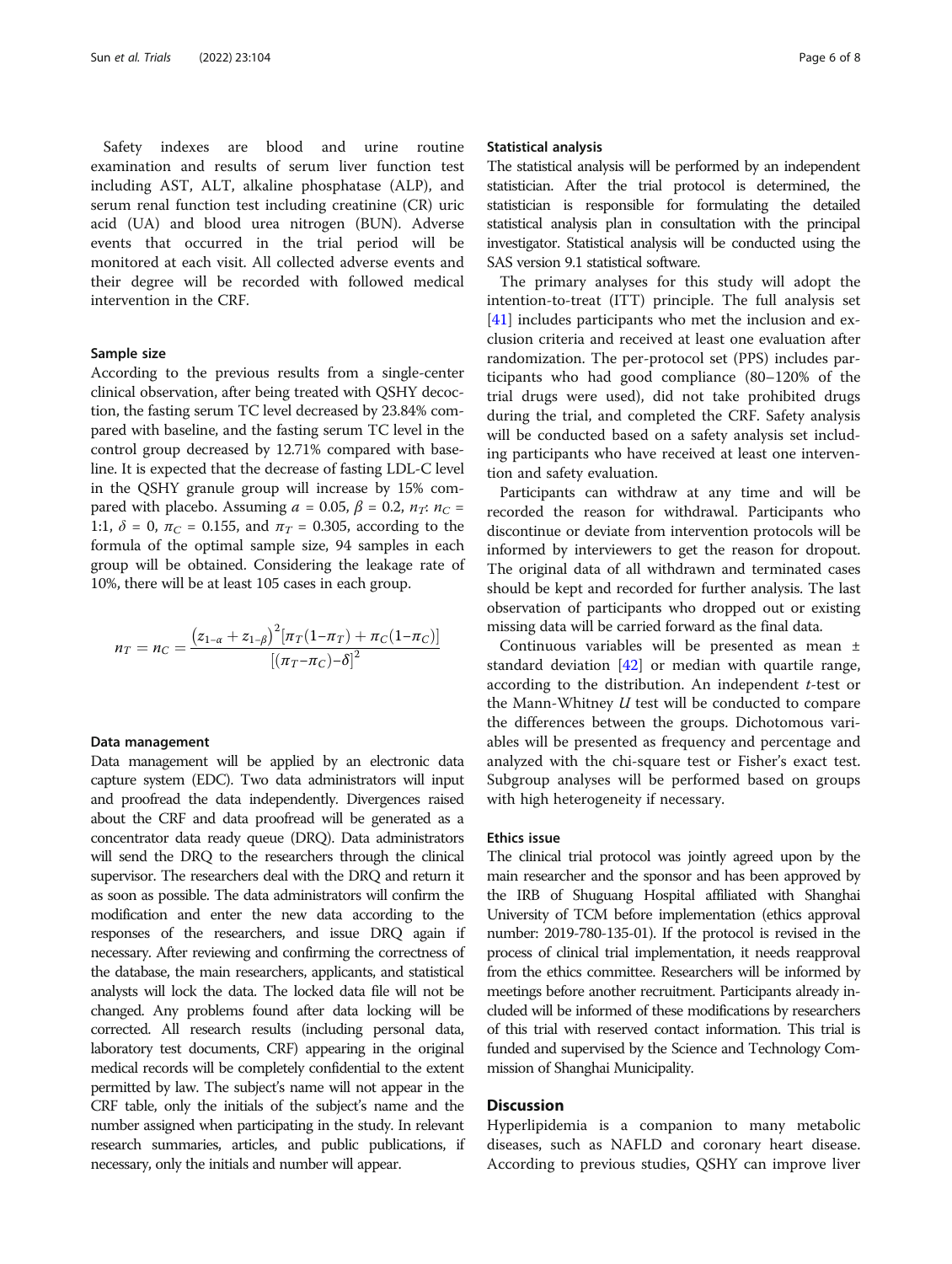<span id="page-6-0"></span>function and blood lipids, including TC, LDL-C, and TG of HFD rodent models [\[34](#page-7-0)], and no adverse reactions were found [\[35](#page-7-0), [37\]](#page-7-0). Three previous clinical trials in China [\[33](#page-7-0), [34](#page-7-0), [43](#page-7-0)] have shown that QSHY significantly reduces ALT and AST in patients with NAFLD and can reduce serum TG and TC, which indicates that QSHY has a therapeutic effect on patients with NAFLD and hyperlipidemia. However, the data presented are all based on the inclusion criteria of NAFLD patients, and precise data of QSHY for hyperlipidemia is still lacking. We designed this protocol to explore whether QSHY is an effective treatment of hyperlipidemia.

We designed a randomized, double-blind, placebocontrolled clinical trial based on a superiority framework. Hyperlipidemia can be improved by diet control and regular exercise. in this study, we include participants with mild to moderate abnormalities in LDL value and strengthened health education for the subjects. We excluded patients who must undergo lipid-lowering therapy, such as those who are at high or very high risk of ASCVD, or had unstable or severe arterial disease events 6 months before screening, to avoid violating ethical requirements. Therefore, we chose placebo as a comparator. The use of placebo control can clarify the absolute efficacy of the study drug and have higher efficiency.

A high level of LDL-C, not only a biomarker, appears to be a causal factor of the pathophysiology of ASCVD. According to the guidelines for the management of dyslipidemias issued by the European Society of Cardiology/ European Atherosclerosis Society (ESC/EAS) in 2019 [[44\]](#page-7-0), serum LDL-C level is recommended as the main outcome for screening, diagnosis, and management of lipid modification to reduce cardiovascular risk. Thus, we set LDL-C, not TC or TG, as the primary outcome in this trial. According to the 2002 guiding principles of clinical research on new drugs of traditional Chinese medicine, participants are recruited according to the conventional TCM syndrome identification before randomization.

This protocol set up five visits after enrollment to supervise the 6 months of the treatment period. Observation items designed will be measured and recorded in the CRF. Participants will have propaganda and education on diet control and exercise. However, quantitative and accurate quality control cannot be achieved due to the diverse autonomy of patients, and the potential interference caused by lifestyle differences cannot be eliminated.

#### Trial status

The final version of this protocol is 2.0 on 23 December 2019. Recruitment began on 23 June 2020 and will be completed on 23 December 2022. A total of 102 patients have been enrolled.

#### Acknowledgements

Not applicable.

#### Authors' contributions

YYH, MJG, and YZ were involved in the study concept and design. YLS, NH, GFC, YYH, and YZ participated in the generation of the study protocol. YLS drafted the manuscript. All authors reviewed and approved the final manuscript.

#### Funding

This study was funded by the Science and Technology Commission of Shanghai Municipality (19401970300) and the Clinical Research Plan of SHCD (SHD2020CR2049B)\_

#### Availability of data and materials

The datasets used and/or analyzed during the current study are available from the corresponding author on reasonable request.

#### **Declarations**

#### Ethics approval and consent to participate

The study has been approved by the ethics committee in Shuguang Hospital (Ethics approval number: 2019-780-135-01). Patients are included after giving written informed consent.

#### Consent for publication

We will give informed consent for the publication of the dataset from patients at the point of recruitment to the Trials. All the patient details will be strictly confidential. Any information that is published will not reveal the identity of the participants.

#### Competing interests

The authors declare that they have no competing interests.

#### Author details

<sup>1</sup>Key Laboratory of Liver and Kidney Diseases (Ministry of Education), Institute of Liver Diseases, Shanghai Key Laboratory of Traditional Chinese Clinical Medicine, Shuguang Hospital Affiliated to Shanghai University of Traditional Chinese Medicine, No. 528 Zhangheng Road, Pudong New Area, Shanghai 201203, China. <sup>2</sup>Institute of Clinical Pharmacology, Shanghai University of Traditional Chinese Medicine, Ministry of Education, Shanghai 201203, China. <sup>3</sup>Department of Information Technology, Shuguang Hospital Affiliated to Shanghai University of Traditional Chinese Medicine, Shanghai 201203, China.

#### Received: 25 June 2021 Accepted: 15 January 2022 Published online: 02 February 2022

#### References

- 1. Karr S. Epidemiology and management of hyperlipidemia. Am J Manag Care. 2017;23(9 Suppl):S139–S48.
- 2. Benjamin E, Muntner P, Alonso A, Bittencourt M, Callaway C, Carson A, et al. Heart Disease and Stroke Statistics-2019 update: a report from the American Heart Association. Circulation. 2019;139(10):e56–e528.
- 3. Li Y, Chao T, Liu P, Ueng K, Yeh H. Lipid lowering therapy for acute coronary syndrome and coronary artery disease: highlights of the 2017 Taiwan Lipid Guidelines for High Risk Patients. Acta Cardiologica Sinica. 2018;34(5):371–8. [https://doi.org/10.6515/ACS.201809\\_34\(5\).20180629A.](https://doi.org/10.6515/ACS.201809_34(5).20180629A)
- 4. Cybulsky M, Cook S, Kontsevaya A, Vasiljev M, Leon D. Pharmacological treatment of hypertension and hyperlipidemia in Izhevsk, Russia. BMC Cardiovasc Disord. 2016; 16(1):122. <https://doi.org/10.1186/s12872-016-0300-9>.
- 5. Hegele RA, Ginsberg HN, Chapman MJ, Nordestgaard BG, Kuivenhoven JA, Averna M, et al. The polygenic nature of hypertriglyceridaemia: implications for definition, diagnosis, and management. Lancet Diabetes Endocrinol. 2014;2(8):655–66. [https://doi.org/10.1016/S2213-8587\(13\)70191-8](https://doi.org/10.1016/S2213-8587(13)70191-8).
- 6. Birnbaum RA, Horton BH, Gidding S, Brenman LM, Avins AL. Closing the gap: identification and management of familial hypercholesterolemia in an integrated healthcare delivery system. J Clin Lipidol. 2021;22(2):347–57. <https://doi.org/10.1016/j.jacl.2021.01.008>.
- 7. Moran A, Gu D, Zhao D, Coxson P, Wang Y, Chen C, et al. Future cardiovascular disease in china: Markov model and risk factor scenario projections from the coronary heart disease policy model-china. Circ